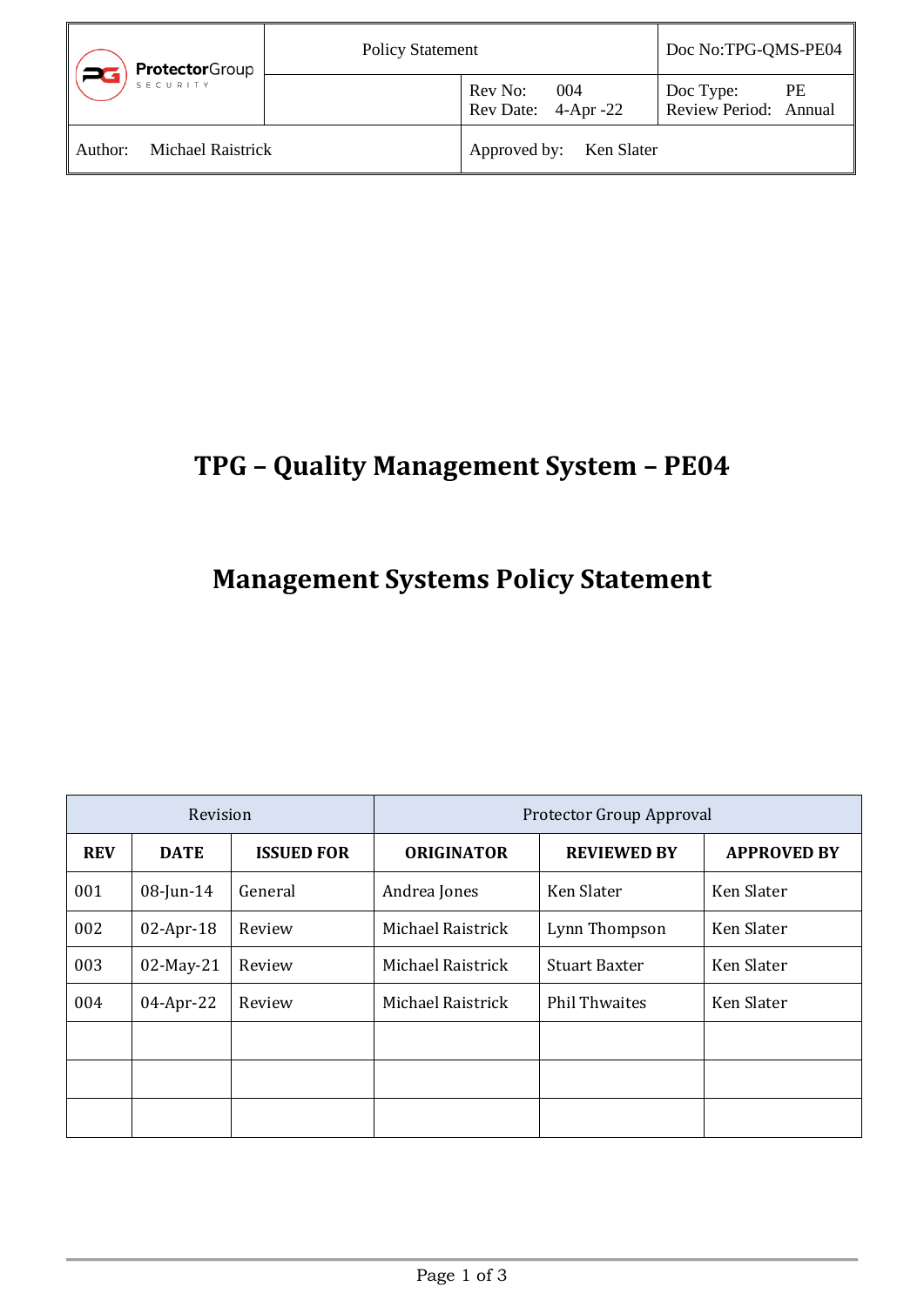| <b>Protector</b> Group<br>SECURITY | <b>Policy Statement</b> |                                                  | Doc No:TPG-QMS-PE04                      |
|------------------------------------|-------------------------|--------------------------------------------------|------------------------------------------|
|                                    |                         | Rev No: 004<br>$\frac{1}{2}$ Rev Date: 4-Apr -22 | PE<br>Doc Type:<br>Review Period: Annual |
| Michael Raistrick<br>l Author:     |                         | Approved by: Ken Slater                          |                                          |

The Protector Group is established as one of the U.K.'s leading security companies, with offices in Gateshead, Leeds, Manchester and Livingston. Our services range from the provision of site security for multi million pound construction projects to holding a set of keys for businesses and householders. From conception to completion, we guarantee a bespoke service, delivered with a commitment to ensure that you and your assets are fully secured. Our professional staff have vast industry experience, ensuring you receive effective and reliable provision, and with it, peace of mind.

We are dedicated to ensuring that our products and services are executed to meet contractual requirements within defined timescales to ensure our clients' expectations are satisfied. Our operations will be managed at all times in a way that that minimises risk to our customers, protects the environment, and reduces H&S risks to our employees, to visitors, suppliers, contractors and others who may be affected directly or indirectly by our activities Training and continual risk assessment will ensure that this is undertaken in a controlled manner.

We believe in demonstrating our commitment to continual improvement through the implementation of our Management Systems, compliant with the requirements of ISO 9001:2015; ISO 14001:2015 and BS ISO 45001:2018.

Specifically we will:

• Include quality, environmental and health and safety considerations in existing management systems and initiatives with the aim of improving our management processes, customer satisfaction, environmental and health and safety performance, whilst committing, at a minimum, to compliance with relevant legislation, and other obligations to which the company subscribes.

- Work in partnership with our contractors and suppliers to influence and/or improve their environmental and health and safety performance.
- Maintain safe and healthy working conditions, provide and maintain safe plant equipment and machinery, and ensure safe storage and use of substances.
- Implement systems to review and monitor performance, liaising with outside bodies where relevant, in order to achieve or exceed annually set objectives and targets which will ensure continual improvement.
- Undertake methods of improving efficiency in the use of human resources, raw materials and energy.
- Seek to prevent accidents and cases of work related ill-health and provide adequate control of health & safety risks arising from our work activities.
- Seek to enhance our environmental performance wherever possible, and prevent pollution, which may arise from our processes, operations and work activities.
- Aim to reduce waste generated from our activities and utilise waste minimisation philosophies to promote reuse and recycling or the generation of power from waste.
- Make adequate provision for dealing with all emergency situations in our business.
- Ensure available access to quality, environmental and health & safety information and training for our staff, encouraging them to apply good practice at all times.
- Discuss quality, environmental and health & safety issues regularly at the highest levels of the company and consult with our staff on all related matters.